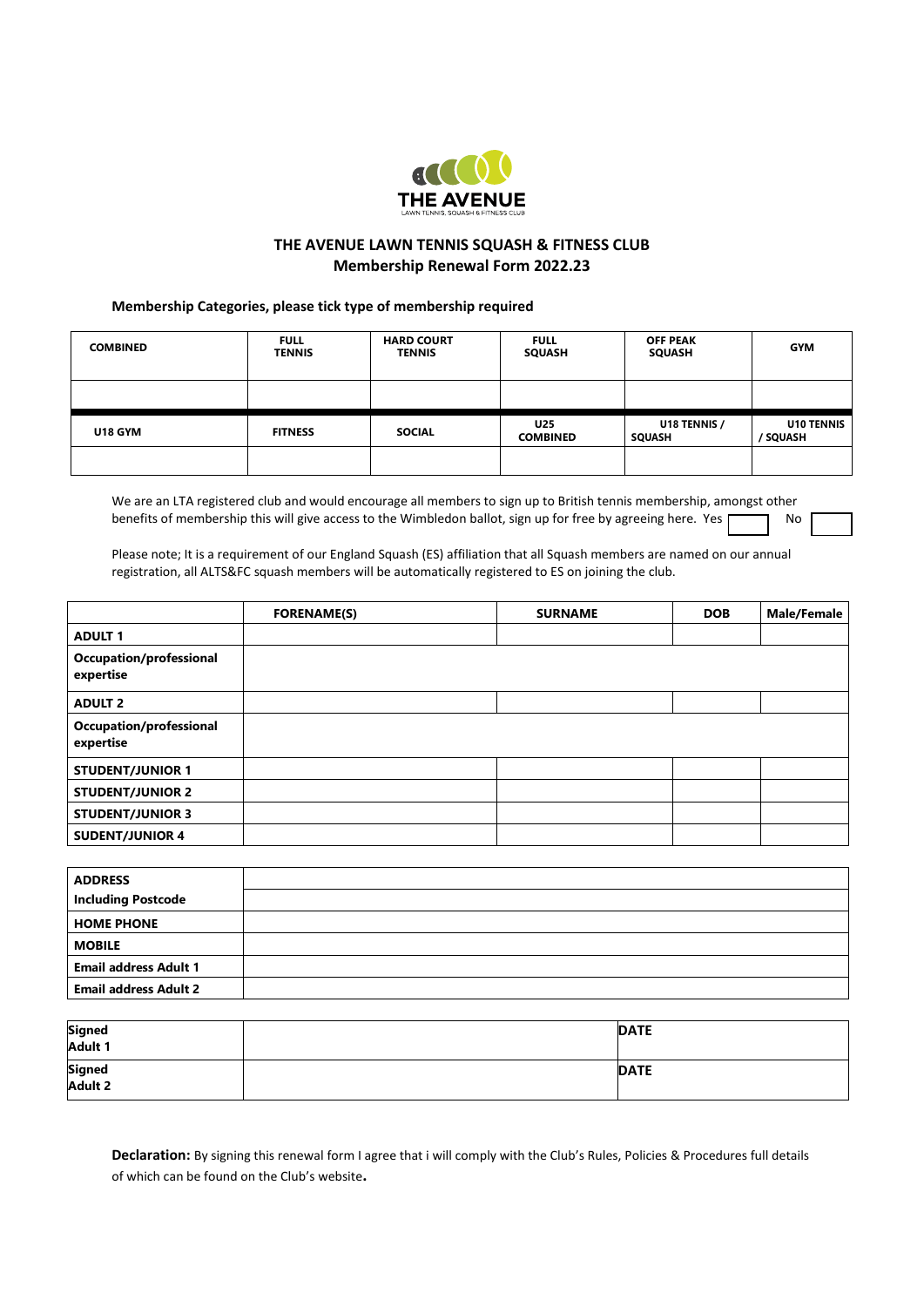Health Declaration: I declare that I have no health conditions that may affect my ability to take part in any Club activities.

If you have any relevant health conditions, please use the space below or attach details to describe any special care needs or dietary requirements, allergies or medical conditions for any adults over 18

#### **Payment Method - Mark as appropriate**

| Single payment by direct<br>debit | Twelve equal payments<br>by direct debit | <b>Electronic bank transfer</b> | <b>Debit/Credit Card</b> | Cheque |
|-----------------------------------|------------------------------------------|---------------------------------|--------------------------|--------|
|                                   |                                          |                                 |                          |        |

**† Pay to Lloyds Bank, Avenue Lawn Tennis Squash & Fitness Club Sort Code 30-93-97, Account No 00010117, quoting your surname as reference and also please email the club a[t office@avenueltsc.co.uk](mailto:office@avenueltsc.co.uk) to confirm payment by this method**

**†† Cheques payable to AVENUE LAWN TENNIS, SQUASH AND FITNESS CLUB**

#### **Parental Consent Form:**

**Please use the space below or attach details to describe any special care needs or dietary requirements, allergies or medical conditions specific to any child under 18** 

#### **PARENT/GUARDIAN DECLARATION (If any of the applicants are under 18 on 1 April of the membership year)**

By signing and returning this form I agree to the juniors named in the member details taking part in the activities of the Club. He/she has agreed to follow all Club rules and LTA guidelines regarding behavior on and off court. To my knowledge he she has no dietary requirements, allergies or medical conditions that could affect his/her safety at the Club, other than those declared above on this form. I understand that in the event of any injury, illness or other medical need, all reasonable steps will be taken to contact me. I understand that I must inform the Club of any changes to the information provide in this form.

| (please print)                                                |  |
|---------------------------------------------------------------|--|
| <b>SIGNED</b> (Parent/Guardian)                               |  |
| <b>DATE</b>                                                   |  |
| <b>CONTACT NUMBER / EMAIL (if</b><br>different from overleaf) |  |

Please return this form, together with your payment or payment details, the direct debit mandate if paying by direct debit and the signed parental consent form as appropriate to:

The Office Manager, The Avenue LTS&FC, Southleigh Road, Warblington, Havant, PO9 2RS

### **Terms & Conditions of Membership**